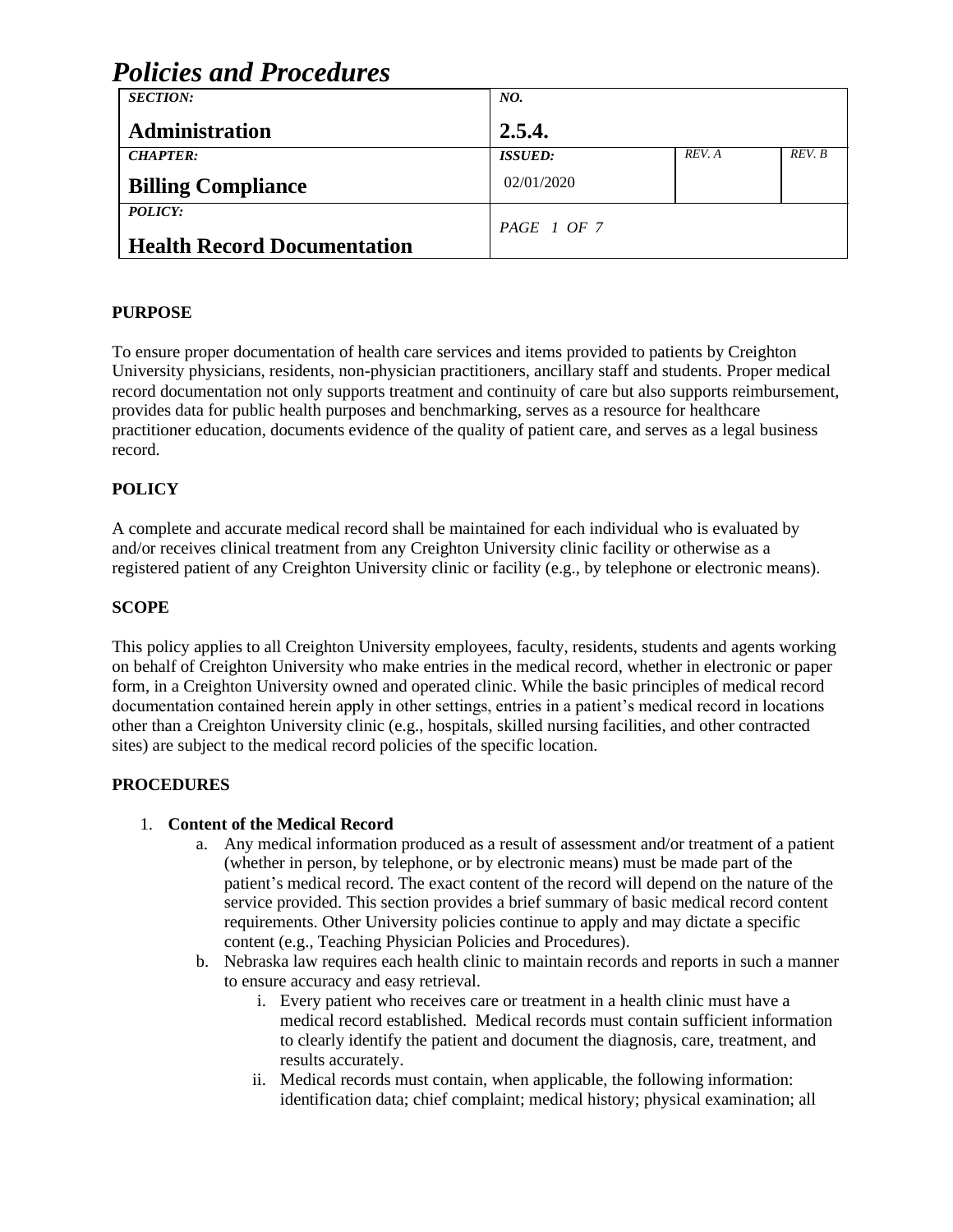| Poucles ana Proceaures             |                       |        |        |
|------------------------------------|-----------------------|--------|--------|
| <b>SECTION:</b>                    | NO.                   |        |        |
| <b>Administration</b>              | 2.5.4.                |        |        |
| <b>CHAPTER:</b>                    | <i><b>ISSUED:</b></i> | REV. A | REV. B |
| <b>Billing Compliance</b>          | 02/01/2020            |        |        |
| <b>POLICY:</b>                     |                       |        |        |
| <b>Health Record Documentation</b> | $PAGE$ 2 OF 7         |        |        |

pathology/laboratory and radiology reports; properly executed informed consent forms; consultation reports; medical practitioner orders; care and treatment provided; progress notes; pertinent observations and events; and instructions to patients, including discharge/dismissal.

- iii. Medical records must contain entries which are dated, legible, and indelible. The author of each entry must be identified and authenticated. Authentication must include signature, written initials, or computer entry.
- c. In addition, medical record documentation should meet the standards outlined by the American Medical Association and Center for Medicare and Medicaid Services (CMS) set forth on page 3 of the 1995 and 1997 Documentation Guidelines for Evaluation and Management Services. As per the Guidelines, the principles of documentation listed below are applicable to all types of medical and surgical services in all settings. For evaluation and management (E/M) services, the nature and amount of physician work and documentation varies by type of service, place of service and the patient's status. The general principles listed below may be modified to account for these variable circumstances in providing E/M services.
	- i. The medical record should be complete and legible.
	- ii. The documentation of each patient encounter should include:
		- 1. Reason for the encounter and relevant history, physical examination findings and prior diagnostic test results;
		- 2. Assessment, clinical impression or diagnosis;
		- 3. Plan for care; and
		- 4. Date and legible identity of the observer.
	- iii. If not documented, the rationale for ordering diagnostic and other ancillary services should be easily inferred.
	- iv. Past and present diagnoses should be accessible to the treating and/or consulting physician.
	- v. Appropriate health risk factors should be identified.
	- vi. The patient's progress, response to and changes in treatment, and revision of diagnosis should be documented.
	- vii. The CPT and ICD-10 codes reported on the health insurance claim form should be supported by the documentation in the medical record.

### 2. **Users and Authors**

- a. Only authorized individuals shall make entries in the patient's medical record.
- b. Authorized individuals shall stay within their authorized role in the medical record.
	- i. Teaching physicians and residents may document physician services in the patient's medical record. The documentation must be dated and contain a legible signature or identity and may be completed using one of these methods:
		- 1. Dictated and transcribed
		- 2. Typed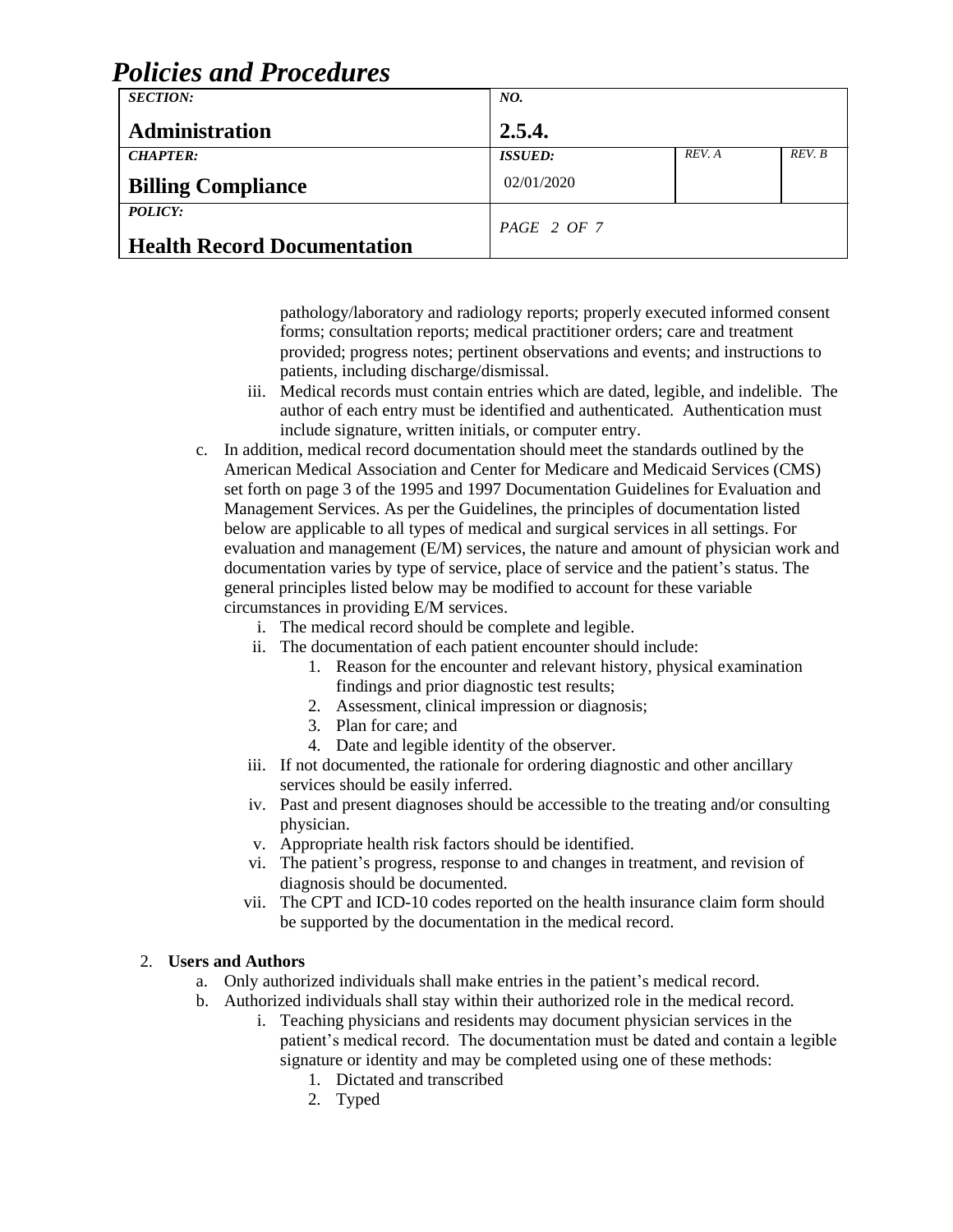| Poucles and Proceaures             |                       |        |        |
|------------------------------------|-----------------------|--------|--------|
| <b>SECTION:</b>                    | NO.                   |        |        |
| <b>Administration</b>              | 2.5.4.                |        |        |
| <b>CHAPTER:</b>                    | <i><b>ISSUED:</b></i> | REV. A | REV. B |
| <b>Billing Compliance</b>          | 02/01/2020            |        |        |
| <b>POLICY:</b>                     | PAGE 3 OF 7           |        |        |
| <b>Health Record Documentation</b> |                       |        |        |

- 3. Hand-written or
- 4. Computer-Generated
- ii. Requirements of Teaching Physician: You may use a macro, which is a command in a computer or dictation application in an electronic medical record that automatically generates predetermined text that is not edited by the user, as the required personal documentation if you personally add it in a secured or password-protected system. In addition to your macro, either you or the resident must provide customized information that is sufficient to support a medical necessity determination. The note in the electronic medical record must sufficiently describe the specific services furnished to the specific patient on the specific date. If both you and the resident use only macros, it is not considered sufficient documentation.
- iii. When billing for E/M services, the teaching physician must personally document at least all of the following:
	- 1. That he or she performed the service or was physically present during the critical or key portions of the service furnished by the resident and
	- 2. Participation in the management of the patient
- iv. On medical review, the combined entries in the medical record by the teaching physician and the resident constitute the documentation for the service and together must support the medical necessity of the service. Documentation by the resident of the teaching physician's presence and participation is not sufficient to establish such presence and participation.
- v. E/M Documentation Provided by Students
	- 1. Any contribution and participation of a student to the performance of a billable service (other than review of systems and/or past family/social history which are not separately billable, but are taken as part of an E/M service) must be performed in the physical presence of a teaching physician or the physical presence of a resident in a service that meets the requirements in this section for teaching physician billing. Students may document services in the medical record; however, the teaching physician must verify in the medical record all student documentation or findings, including history, physical exam, and/or medical decision making. The teaching physician must personally perform (or re-perform) the physical exam and medical-decision-making activities of the E/M service being billed and may verify any student documentation of them in the medical record rather than re-documenting this work.
- c. Authorized users of the electronic health record (HER) shall enter information only under their own usernames/NetIDs and passwords (collectively, "log-in"). Sharing of log-ins is prohibited and may result in disciplinary action. Entering information under another user's log-in is prohibited and may result in disciplinary action.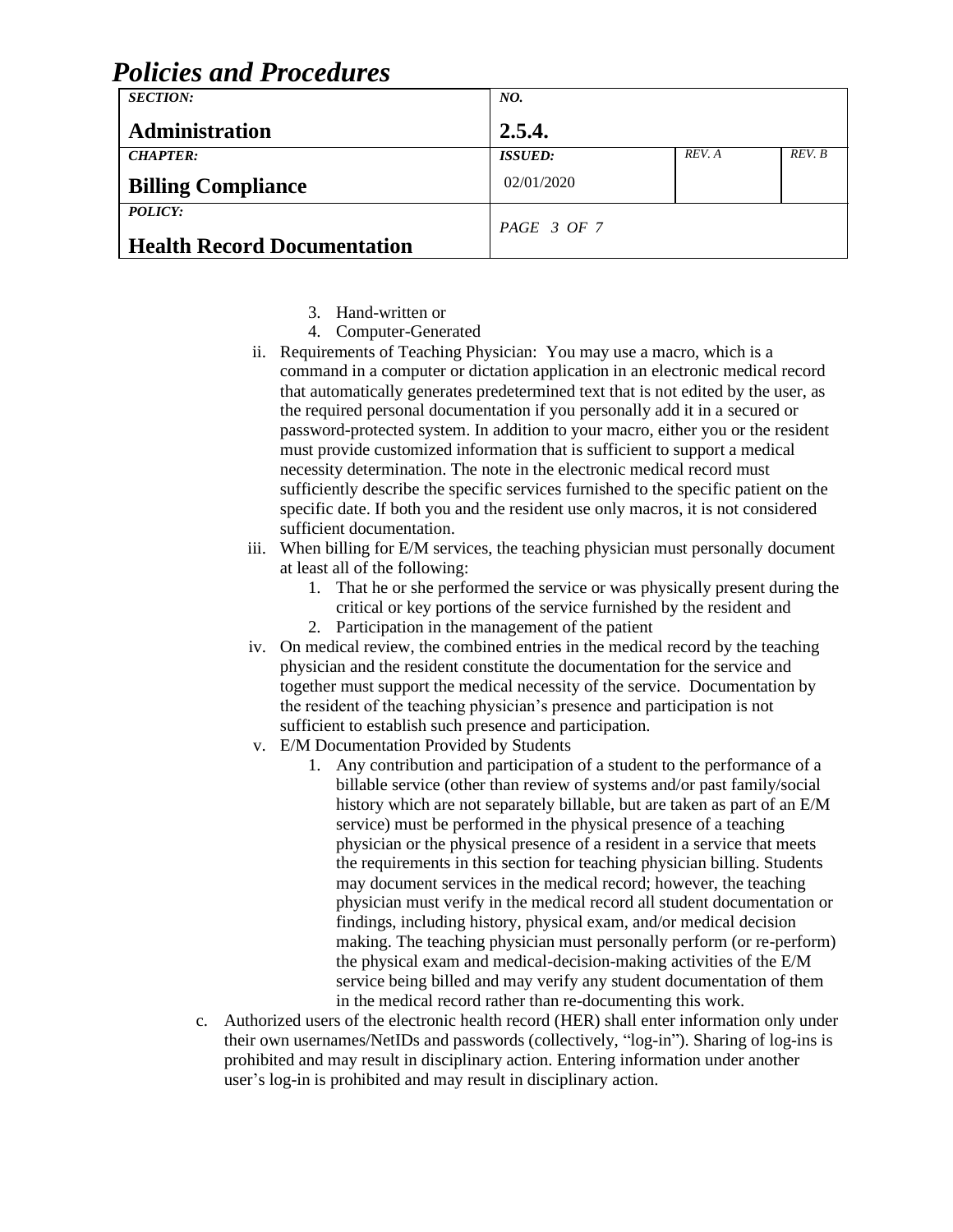| <b>SECTION:</b>                               | NO.            |        |        |
|-----------------------------------------------|----------------|--------|--------|
| Administration                                | 2.5.4.         |        |        |
| <b>CHAPTER:</b>                               | <b>ISSUED:</b> | REV. A | REV. B |
| <b>Billing Compliance</b>                     | 02/01/2020     |        |        |
| POLICY:<br><b>Health Record Documentation</b> | PAGE 4 OF 7    |        |        |
|                                               |                |        |        |

- d. Each person is responsible for the completeness, accuracy and veracity of the information entered into the HER under his/her log-in.
- e. Each author of a note in the HER is responsible for the overall content and timely signing/finalizing the document.
- f. When a paper record is in use, clinical personnel entering into the record must:
	- i. Ensure his or her entry is legible.
	- ii. Use blue or black ink to create entries.
	- iii. Legibly sign each entry with credentials (e.g., M.D., D.O., H.O., ARNP, PA, M-3, M-4, RN). If the authors signature is not legible, the author is responsible for legibly printing his/her name and credentials under the signature or ensuring his/her Department has a signature log bearing his or her signature and name with credentials.
	- iv. Missing signatures in a paper record cannot be added at a later date. A signature attestation statement must be completed by the author and added to the record.

### 3. **Timeliness of Entries in the Medical Record**

- a. Health care services or items should be documented during the service or as soon as practicable after the service or time is provided.
- b. Billing Compliance Committee has extended management of timely documentation to the individual clinical departments and their policies; however, individual clinical department policies shall not exceed 5 business days from the date of the patient encounter.
- c. Claims for services will not be submitted until the documentation for the service is finalized.

#### 4. **Amendments, Addenda, Late Entries, Lost Records**

- a. An amendment to the record is used to correct an entry after the original document has been signed/finalized.
	- i. Authors should ensure notes are complete prior to finalizing to avoid unnecessary amendments.
	- ii. Amendments to a record should not be used to add information that was not generated during the course of the documented encounter. Instead, an addendum note should be created.
	- iii. For paper records:
		- 1. No portion of a medical record may be removed, destroyed, or obliterated (e.g., use of correction tape, correction fluid, black marker, inked out).
		- 2. The provider adding an addendum or amendment to the medical record shall sign and date the entry. The date shall be the date that the addendum or amendment is made, not the date of the original entry.
- b. A late entry is documentation of a service that was not previously documented in a timely fashion. Any such entry should be identified as a late entry. Late entries are documented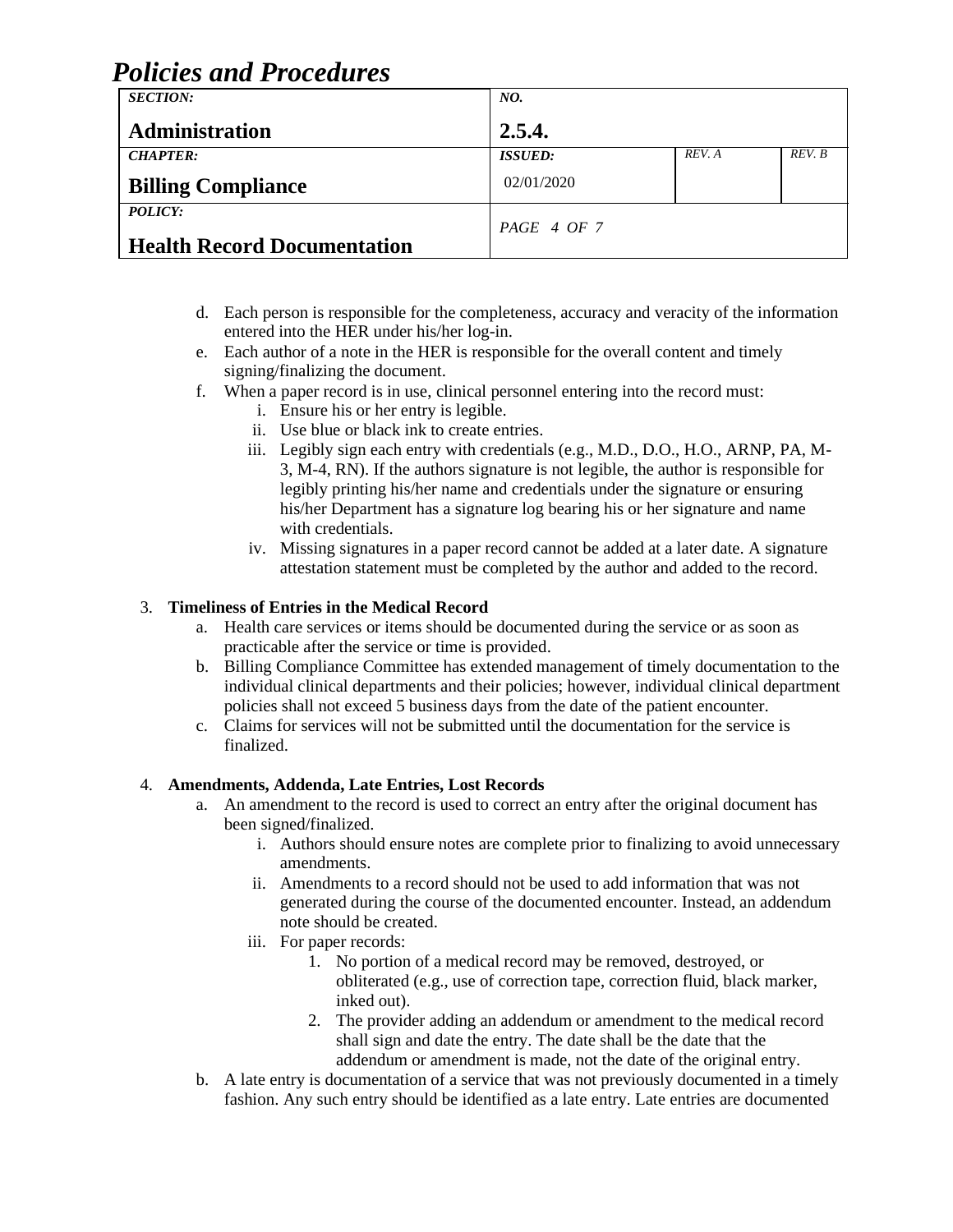| Poucles and Proceaures             |                       |        |        |
|------------------------------------|-----------------------|--------|--------|
| <b>SECTION:</b>                    | NO.                   |        |        |
| <b>Administration</b>              | 2.5.4.                |        |        |
| <b>CHAPTER:</b>                    | <i><b>ISSUED:</b></i> | REV. A | REV. B |
| <b>Billing Compliance</b>          | 02/01/2020            |        |        |
| POLICY:                            |                       |        |        |
|                                    | PAGE 5 OF 7           |        |        |
| <b>Health Record Documentation</b> |                       |        |        |

with the current date and time. The documentation for a late entry refers to the date and incident for which the late entry is being written.

- c. Although it is rare, any lost patient record shall be recreated to the greatest extent possible. The record shall reflect that is recreated, noting the dates covered in the recreated patient record. Recreated entries shall be dated as of the date they are entered into the medical record. Any entries that cannot be recreated shall be identified by date and type of service (i.e. office visits, phone calls, etc.). The reason for loss of the record (e.g., corrupt note) should be documented in the recreated record. If the record is in paper form, the recreated note should identify the last known location of (or person having possession of) the original patient record. The HER vendor should be consulted if HER documentation is lost or corrupted to assist in recovery, if possible.
- d. Addenda or amendments for non-clinical purposes (e.g., to clarify the services provided) shall not be made to the medical record after the service has been billed without the prior written approval of the Billing Compliance Committee.

#### 5. **Documentation Shortcuts in the HER**

- a. Copying or pasting information from the documentation of a past service into the documentation of a current service is strongly discouraged. Any copying/pasting should be undertaken with great caution and the author of the note bears the responsibility for the accuracy, relevance and veracity of any copied/pasted information. If this function is used, it should be used only to include static information such as a complex diagnosis or procedure summary that is clinically useful to reference in the current encounter and only where other options to reference this information (e.g., creating an annotation to a diagnosis) are not feasible or efficient.
	- i. The authorized user copying or pasting information from a past encounter into a current encounter must review and verify the accuracy of any such information.
	- ii. Copying or pasting information from one patient's medical record into another patient's medical record is prohibited.
	- iii. Information may only be copied/pasted from within the same author's notes (i.e., information from another author's note may not be copied/pasted).
	- iv. Authors should review the accuracy, consistency and completeness of the documentation of an encounter before finalizing the note. For example, the author should ensure the Chief Complaint, History of Present Illness and Review of Systems (ROS) are consistent and that diagnoses for the encounter are supported within the record prior to finalizing the note.
	- v. A ROS and/or a Past Medical, Family and Social History (PFSH) obtained during an earlier encounter does not need to be re-recorded if there is evidence that the physician reviewed and updated the previous information. The review and update may be documented by describing any new ROS and/or PFSH information or noting there has been no change in the information; and noting the date and location of the earlier ROS and/or PFSH noting there has been no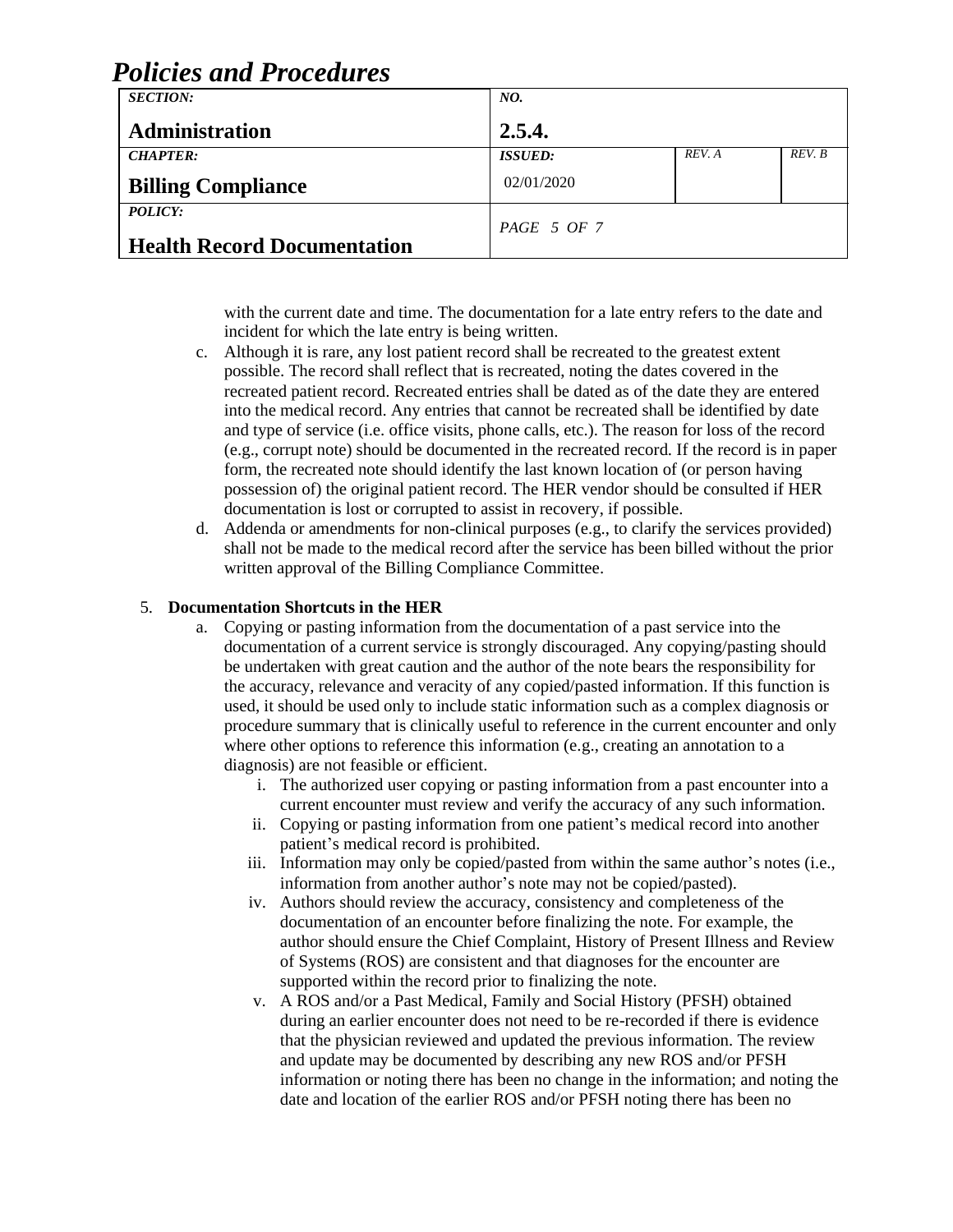| Poucles and Proceaures             |                       |        |        |  |
|------------------------------------|-----------------------|--------|--------|--|
| <b>SECTION:</b>                    | NO.                   |        |        |  |
| <b>Administration</b>              | 2.5.4.                |        |        |  |
| <b>CHAPTER:</b>                    | <i><b>ISSUED:</b></i> | REV. A | REV. B |  |
| <b>Billing Compliance</b>          | 02/01/2020            |        |        |  |
| POLICY:                            | PAGE 6 OF 7           |        |        |  |
| <b>Health Record Documentation</b> |                       |        |        |  |

change in the information; and noting the date and location of the earlier ROS and/or PFSH.

- vi. Teaching Physicians are permitted to verify in the medical record any student documentation of components of E/M services, rather than re-documenting the work. Students may document services in the medical record. However, the teaching physician must verify in the medical record all student documentation or findings, including history, physical exam and/or medical decision making. The teaching physician must personally perform (or re-perform) the physical exam and medical-decision-making activities of the E/M service being billed, but may verify any student documentation of them in the medical record, rather than redocumenting this work.
- b. Templates, smart phrases and checkboxes must not take over documentation for the user. Clinical personnel must determine the information that needs to be in the record for each visit based on the actual services provided and the medical necessity of the services.
	- i. Authors should be familiar with the content of templates and the result of the checkboxes and other auto populating fields within the HER.
	- ii. Authors should review the accuracy, consistency and completeness of the documentation for an encounter before finalizing the note.

### 6. **The Evaluation and Management Calculator**

- a. If an evaluation and management code calculator is found within the HER, it is to be considered only a tool to assist the billing provider in determining the CPT code to bill for an E/M encounter.
- b. The billing provider must consider the medical necessity of the service. As best summarized by Medicare, the medical necessity of a service is the overarching criterion for payment in addition to the individual requirements of a CPT code. It would not be medically necessary or appropriate to bill a higher level of evaluation and management service when a lower level of service is warranted. The volume of documentation should not be the primary influence upon which a specific level of service is billed.
- c. The billing provider for an encounter shall review the CPT Code suggested, consider the service as a whole including medical necessity, and verify the CPT Code suggested before submitting the encounter form in the HER.

### **ADMINISTRATION AND INTERPRETATIONS**

Questions regarding this policy should be addressed to the Billing Compliance Committee.

### **AMENDMENTS OR TERMINATION OF POLICY**

This Policy may be amended or terminated at any time. This Policy does not constitute a contract between Creighton University and its employees.